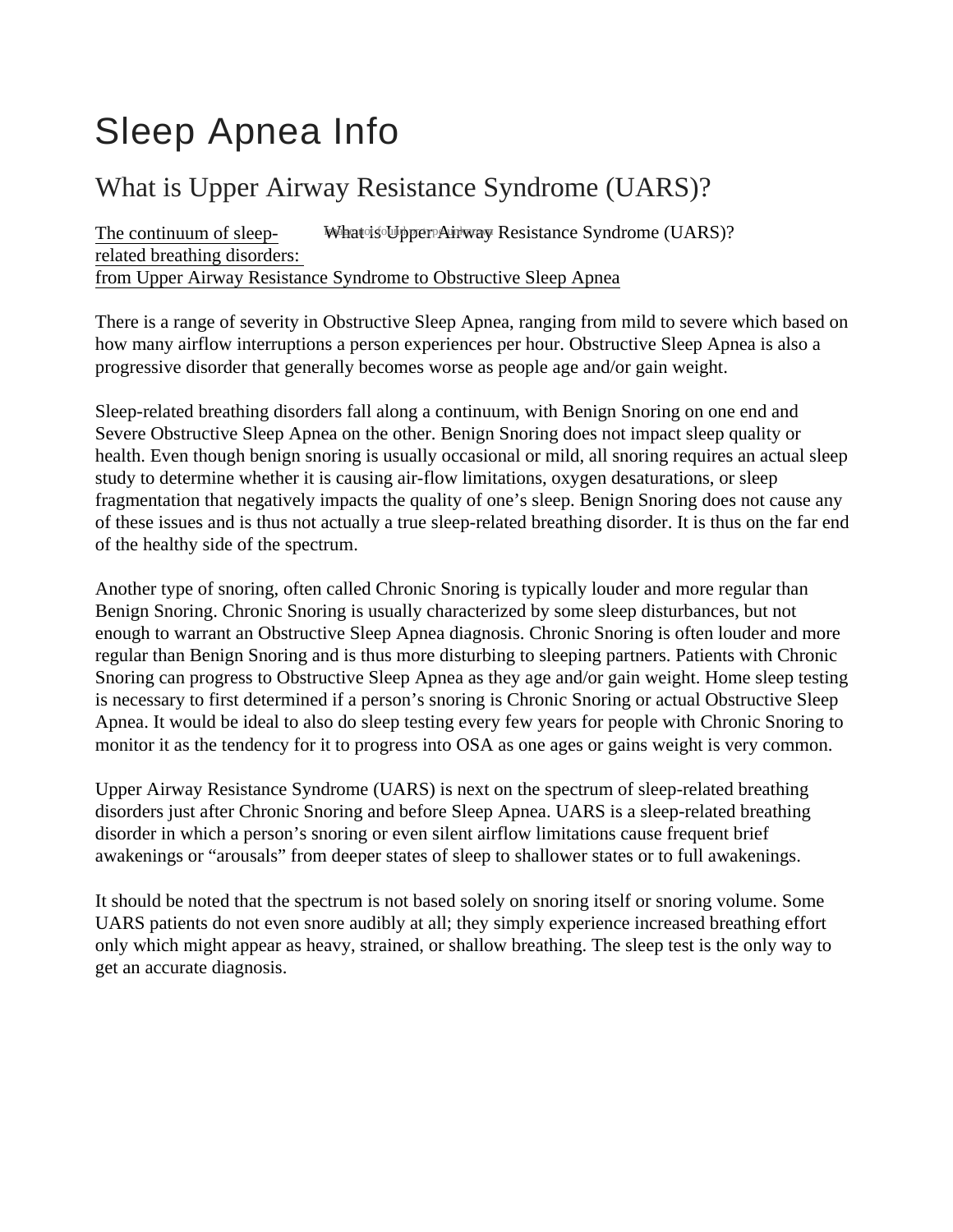Upper Airway Resistance Syndrome impacts sleep quality and can lead to excessive daytime sleepiness, unrefreshed sleep, and morning headaches. It can also be associated with teeth grinding, jaw clenching, and TMD and facial pain. If you wake up frequently, have difficulty going to sleep or staying asleep, or are excessively tired during the day, you may have UARS or Obstructive Sleep Apnea and a sleep test in indicated.

#### Causes of Upper Airway Resistance Syndrome

UARS can result from many of the same factors underlying Obstructive Sleep Apnea, such as narrowed airway passages or the airway collapsing from the tongue and soft-tissue in the throat and mouth. Just as in Obstructive Sleep Apnea, UARS can result from jaw position, size, and shape, and it can also be related to tongue and neck size. However, UARS often affects people who do not present as overweight. It is also more equally distributed in both genders, while Obstructive Sleep Apnea is more common in men.

Pregnant women in their third trimester can develop pregnancy-related UARS, or even Obstructive Sleep Apnea as they gain weight. Increases in estrogen and progestogen levels contribute to capillary engorgement and can result in narrowing of the nasal passages and throat. Changes in chest and abdominal anatomy, such as diaphragm elevation, are also believed to contribute to pregnancyrelated UARS or OSA.

Nasal congestion, sinus disease, or chronic allergies can also contribute to UARS as the nasal and throat passages may be narrowed and lead to increased resistance while breathing.

### Diagnosis and misdiagnosis of UARS

The most common complaints from patients with undiagnosed Upper Airway Resistance Syndrome are daytime fatigue, morning headaches, and/or insomnia. These symptoms occur because the brain is aroused continually from deep sleep during increased breathing effort, resulting in fragmented sleep that leaves the patient unrefreshed upon waking.

UARS sufferers seeking professional help for their symptoms are often misdiagnosed with chronic fatigue syndrome, migraines, fibromyalgia, or depression. This may happen because many of the typical signs of Obstructive Sleep Apnea like obesity, male gender, or large neck size might not be present, and so a formal sleep study is overlooked. Recommendations, medications, and other treatments are issued, but the real problem remains undiagnosed.

It is also possible for patients to undergo sleep studies and still not be diagnosed with UARS if the sleep physician is looking strictly at the AHI number only for sleep apnea. Sleep Apnea is diagnosed when the AHI reaches five, which means that there are five major breathing disturbances per hour. However, with UARS, it is more common to have fewer or none of these major disturbances, which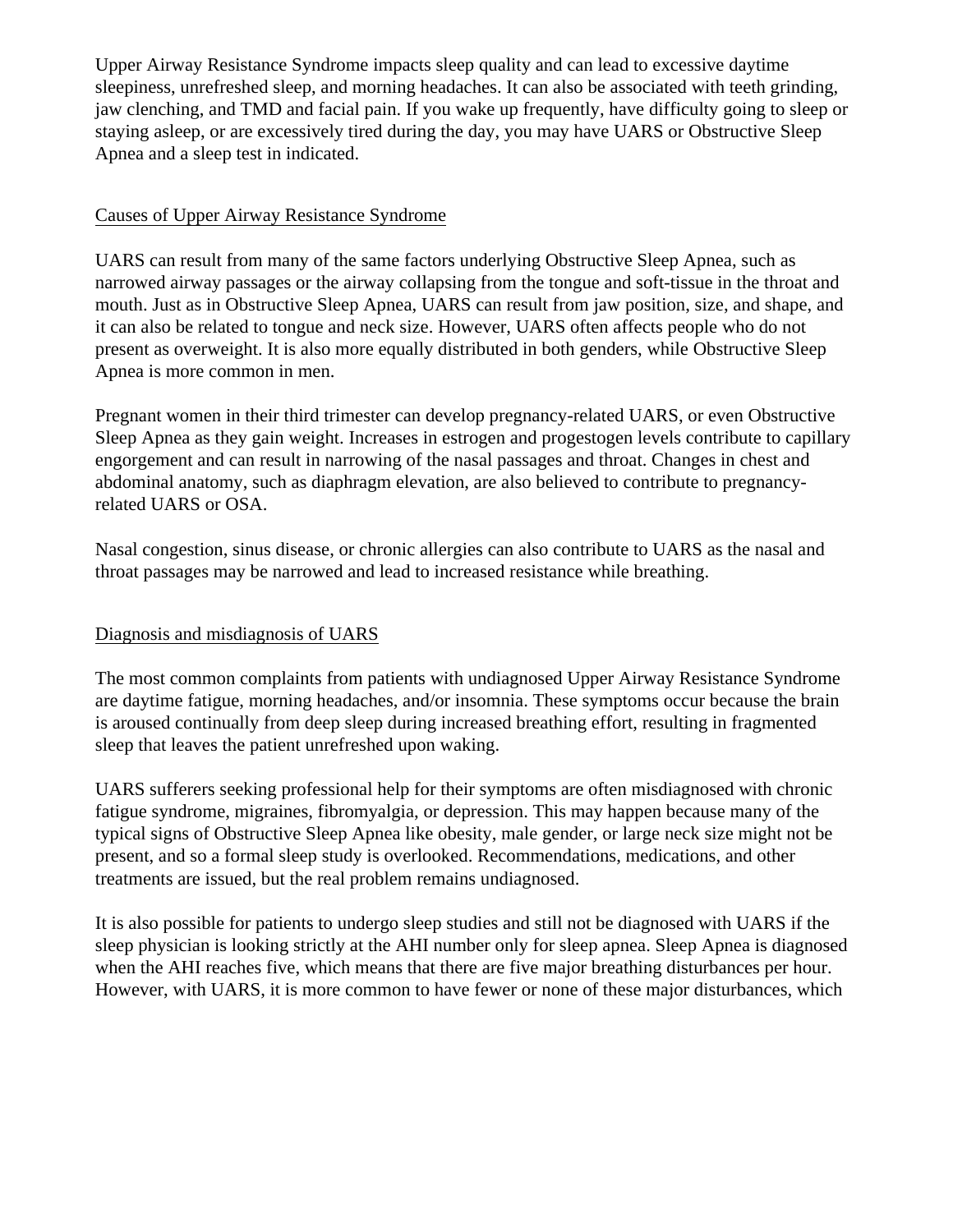are either apneas and hypopneas.

With UARS, it is more common to have Respiratory-Effort-Related Arousals instead, which a minor disturbances that do not count toward the AHI, but still impact overall sleep quality. Respiratory-Effort-Related Arousals contribute to a different sleep score, called the Respiratory-Disturbance Index (RDI). The RDI is not routinely used by doctors to diagnosis sleep apnea  $\epsilon$ insurances companies to reimburse sleep apnea treatments.

For patients with Upper Airway Resistance Syndrome, the AHI and even the RDI can be low. viewing the patient's sleep patterns nonetheless reveals clear and consistent air-flow limitatic patterns. Hence, emphasizing AHI scores over actual sleep patterns can result in misdiagnose of UARS.

It is important for patients who complain of fatigue, headaches, and/or depression to ask spe for Upper Airway Resistance Syndrome screening in their sleep studies when no formal diag given due to low AHI or RDI scores.

#### Treatment of UARS

It is more common to treat UARS with Oral Appliance Therapy and sleep hygiene modificatic than with surgery or CPAP machines. If nasal obstructions or allergies are involved, an Allergist ENT may provide combination therapy along with our Oral Appliances. Oral Appliances are specialized night-guards that hold the jaw in a slightly forward position, which helps open the and alleviates the resistance to airflow that causes UARS.

San Francisco Dental Sleep Medicine offers Oral Appliance Therapy as our primary approac treating UARS and OSAC lick here to schedule a complementary consultation with Dr. Dougla Chenin Dr. Chenin will review any questions you may have, facilitate sleep testing, and help determine if you would benefit from Oral Appliance Therapy.

This article[: What is Upper Airway Resistance Syndrome \(UAR](/Blogpost/uksu/What-is-Upper-Airway-Resistance-Syndrome-UARS))as first published on <http://sfdsm.com>.